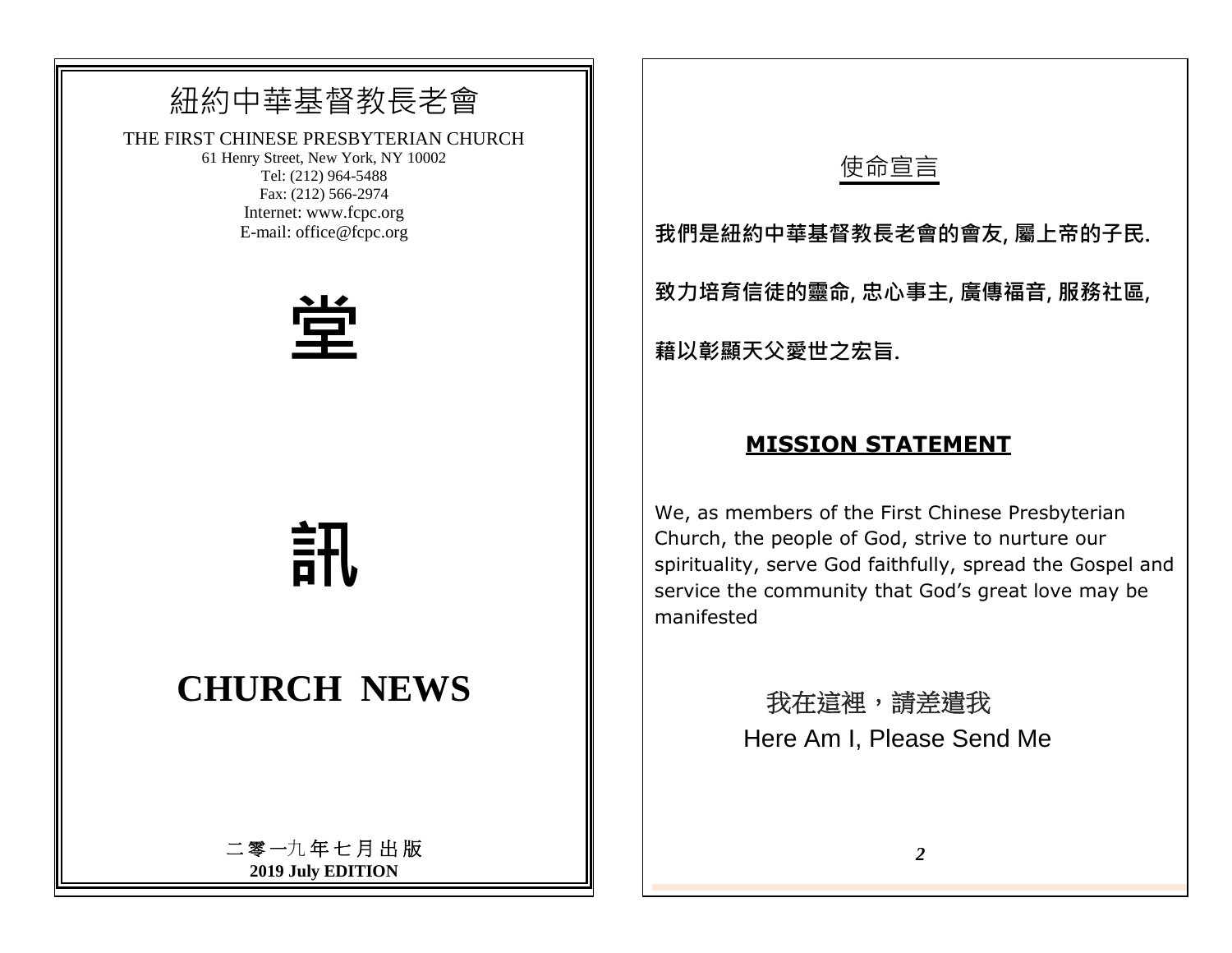The Joint Session-Trustee Board meeting on 11/12/2017 has approved a major renovation of our church buildings estimated to cost \$1 million. The Session then appointed a Renovation Committee to take charge of the renovation, and a Fundraising Committee to raise the needed funds to finance the renovation.

|                                                                                      | <b>Renovation Completed</b>                                                    | Cost         |  |
|--------------------------------------------------------------------------------------|--------------------------------------------------------------------------------|--------------|--|
| 1.                                                                                   | Repair Chimney (includes Scaffolding)                                          | 38,789.00    |  |
| 2.                                                                                   | 61 Henry St. New Roof (Removal of old layers,                                  | 111,927.20   |  |
|                                                                                      | Asbestos abatement $\&$ 3 <sup>rd</sup> party monitor)                         |              |  |
| 3.                                                                                   | 61 Henry St. Side Wall (includes Scaffolding)                                  | 53,000.00    |  |
| 4.                                                                                   | Bell Tower New Roof (Removal of old layers                                     | 27,492.50    |  |
|                                                                                      | and Asbestos abatement; Scaffolding)                                           |              |  |
|                                                                                      | 5. Painting Exterior & Interior                                                | 34,010.00    |  |
|                                                                                      |                                                                                |              |  |
|                                                                                      | <b>Other Expenses</b>                                                          |              |  |
| a)                                                                                   | Side-Walk Bridges (7/28/2017-7/31/2019)                                        | 81,480.00    |  |
| b)                                                                                   | Architect Fees (3/27/2017-7/31/2018)                                           | 38,912.90    |  |
| $\mathbf{c})$                                                                        | Miscellaneous (Pre-renovation consultation,                                    | 5,274.04     |  |
|                                                                                      | Testing, repairs)                                                              |              |  |
|                                                                                      | <b>Total</b>                                                                   | \$390,885.64 |  |
| Renovation Fund-Raising 修葺基金奉獻<br>\$235,803.22 as at July 21, 2019                   |                                                                                |              |  |
| We thank the Lord for His Blessings, making all our<br>renovations successful. Amen. |                                                                                |              |  |
|                                                                                      | <b>Renovation Committee:</b><br>Milton Mui, San Leong, David Chung, Jimmy Shek |              |  |
|                                                                                      | $-3-$                                                                          |              |  |

|    | 長董聯席會議於 2017 年 11 月 12 日通過本堂大型維修費用<br>約一百萬元.堂會其後委任修葺小組全權負責維修工程,<br>並成立籌款小組籌募修葺費用. |              |
|----|-----------------------------------------------------------------------------------|--------------|
|    | 已完成之維修項目                                                                          | 費用           |
| 1. | 修理煙囪 (包括搭棚)                                                                       | 38,789.00    |
| 2. | 顯利街 61號新屋頂 (清除舊層,石棉等)                                                             | 111,927.20   |
| 3. | 顯利街 61號外牆 (包括搭棚)                                                                  | 53,000.00    |
| 4. | 鐘樓新屋頂 (清除舊層,石棉等,包括搭棚)                                                             | 27,492.50    |
|    | 5.内外油漆工程                                                                          | 34,010.00    |
|    | 其他支出                                                                              |              |
|    | 甲. 安全棚架 (7/28/2017-7/31/2019)                                                     | 81,480.00    |
|    | 乙.建築師費 (3/27/2017-7/31/2018)                                                      | 38,912.90    |
|    | 丙.雜費 (修葺前諮詢費,試驗,修理)                                                               | 5,274.04     |
|    | 合 計                                                                               |              |
|    |                                                                                   | \$390,885.64 |
|    | 2019年7月21日止修葺基金奉獻共收 \$235,803.22                                                  |              |
|    | 感謝上帝賜福我們,讓全部修葺工程得以順利完工.<br>阿們.                                                    |              |
|    | 修葺小組:<br>梅卓然,梁桑南,鍾鎮練,石懿俊                                                          |              |
|    |                                                                                   |              |
|    |                                                                                   |              |
|    | -4-                                                                               |              |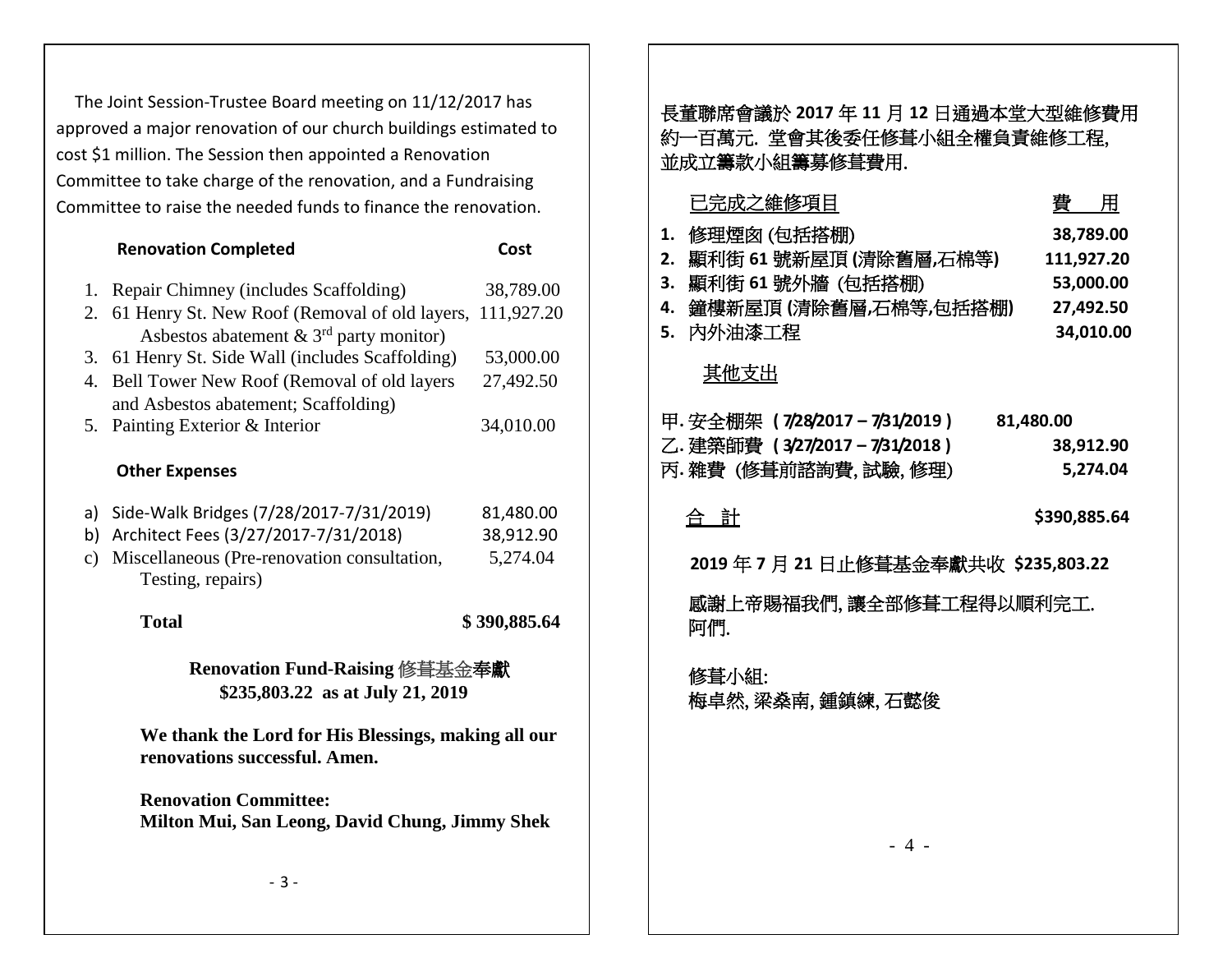#### **CHURCH NEWS**

- 1. An installation worship service was held on Sunday, 1/6/2019. Ada Chan was ordained as Ruling Elder. Yu Zhi Lai was baptized and admitted as member. After the worship service, everyone was treated to a New Year Luncheon.
- 2. BASIC Fellowship had a Winter Retreat on 1/4/2019-1/6/2019 at Spruce Lake Retreat Center. Rev Eun Joo Kim was the guest speaker on the theme: "Fruits of the Spirit". 18 people attended.
- 3. Women's Sunday was celebrated on 3/10/2019. At the 11 a.m. worship service, the women of our church presented two anthems and the Chair of the Women's Guild offered the Women's Day Prayer. After the worship service everyone was invited to the Women's Day Luncheon in the fellowship hall.
- 4. The Children Ministry organized an Easter Festival on 4/13/2019. More than 200 children and parents attended.
- 5. Good Friday Worship Service was held on 4/19/2019. Rev Bayer Lee was the guest speaker and the message was "Like a Lamb He Was Led". The Choir presented: "Sing of My Redeemer". 42 members and friends attended the service.
- 6. Easter Sunday worship service was held on 4/21/2019. 250 people attended.

Evangelist Elaine Shao brought us the Easter message: "Softly and Tenderly Called for Eternity".

Wai Ting Yu was confirmed and received as member of FCPC. Andrew Deren Coleman, son of Christopher Coleman and Wai Ting Yu, was baptized. The Sunday School and the Mandarin Class children presented anthems.

- 7. Mother's Day was celebrated on 5/12/2019. All mothers were honored and everyone was invited to a luncheon after the 11 a.m. Service.
- 8. Golden Age Sunday was celebrated on 5/19/2019 with a luncheon for everyone and gifts for the golden aged (70+).
- 9. Father's Day was celebrated on 6/16/2019. All fathers were honored; and everyone was invited to the Father's Day luncheon after the 11 a.m. service.

10. The church celebrated its 109<sup>th</sup> Anniversary with a Evangelical Event on 6/29/2019; Thanksgiving Worship Service on 6/30/2019 in the morning; Revival Meeting in the afternoon; and an Anniversary banquet in the evening

Rev Bayer Lee was the guest speaker for the Evangelical Meeting and the Thanksgiving Worship Service. His sermon topic was:

" Let Us Run With Perseverance the Race Marked Out For Us" At the Thanksgiving Worship Service, Maya Leong,

Granddaughter of

 Mr & Mrs San Leong was awarded the Elder C.K.Wong Memorial Scholarship.

 Rev Howard Li was the speaker for the Revival Meeting on the topic:

"The Challenge of the Great Commission". 87 people attended.

 The Anniversary banquet held at a local restaurant was attended by 140 members and friends.

- 11. The following members were called home: Su-See Tan (2/20/2019) Sui Man Chan (2/25/2019) Charles Louie (3/7/2019) Yin Mei Tom (3/30/2019) Suet Wah Ng (1/14/2019) Ngai Ko (4/13/2019) Eileen Wong
- 12. Church statistics as at June 30, 2019 are: Membership: 303 Deceased: 7 Adult Baptism: 1 Child Baptism: 1
	- Confirmation: 1 Transferred as Members: 0
	- Transferred out 0 Worship Attendance Chinese: 95 (Weekly average) English: 15
		- Combined: 117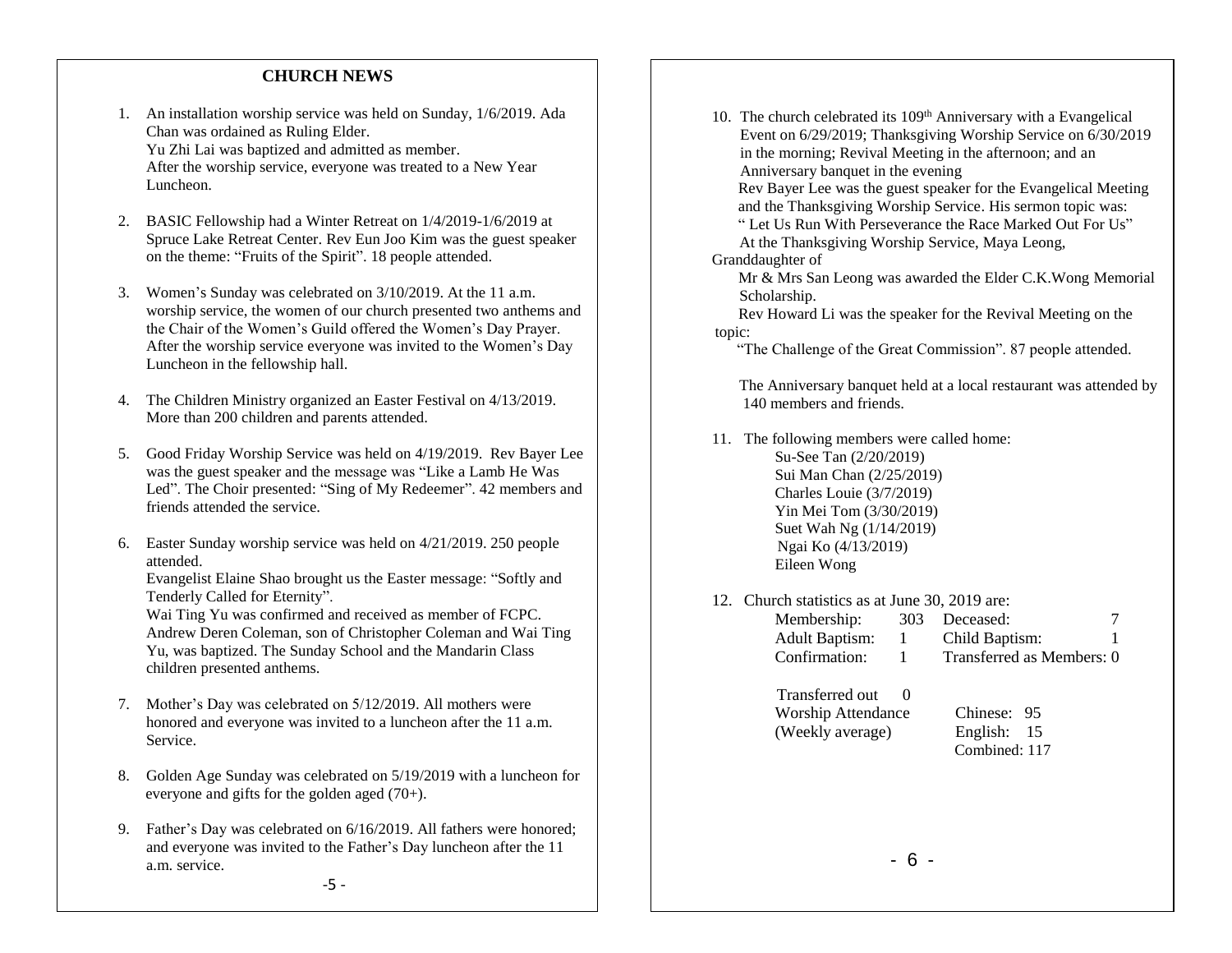#### 教 會 消 息

- **1**.就職主日崇拜於一月六日舉行, 按立陳張愛萍執事為執行長老. 賴玉枝女士受洗加入本堂為會友. 崇拜後邀請全體會眾參加新年 午餐會.
- **2**.青年團契冬令會於今年一月四日至六日假 **Spruce Lake Retreat Center, PA** 舉行**.** 講員為 **Rev. Eun Joo Kim**. 參加者有十八人.
- **3**.三月十日慶祝婦女主日. 上午十一時崇拜中, 本堂婦女獻唱兩 首詩歌, 婦女部主席為婦女節獻禱. 崇拜後在副堂設有婦女主 日午餐會, 由婦女部招待全體會眾.
- **4.** 兒童事工委員會於四月十三日主辦復活節同樂日**,** 超過二百位 兒童及家長參加**.**
- **5**.基督受難節聖餐崇拜於四月十九日舉行, 由李澤華牧師證道, 講題: 「祂像羊羔被牽」, 詩班獻唱 「**Sing Of My Redeemer** 歌頌我的救贖主」, 赴會者有四十二人.
- **6**.基督復活節崇拜於四月廿一日舉行, 赴會者有二百五十人. 由 邵一嵐宣教師證道. 講題:「慈聲呼喚到永恆」, 主日學生及 國語班學生分別獻唱詩歌. 崇拜中余慧婷女士接受堅信禮加入 本堂為會友. **Christopher Coleman** 夫婦之子 **Andrew Deren Coleman** 接受兒童寄洗.
- **7**.五月十二日慶祝母親節, 表揚在場各位母親,中文崇拜後設午餐 會招待全體會眾.
- **8**.五月十九日慶祝敬老主日, 中文崇拜後設午餐招待會眾,並致送 禮物給七十歲及以上之年長會友.
- **9**.六月十六日慶祝父親節,表揚在場各位父親 ,中文崇拜後設午餐 會招待全體會眾.

**10**. 為慶祝一百零九周年堂慶於六月廿九日下午二時舉行佈道會, 六月三十日上午舉行堂慶感恩崇拜, 下午舉行培靈會, 晚上舉行 堂慶餐會.

 感恩崇拜由李澤華牧師證道,講題:「奔那擺在我們前面的路 程」.

 感恩崇拜中梁燊南長老夫婦之孫女 **Maya Leong** 榮獲本年度 黃振權長老紀念獎學金.

同日下午舉行培靈會, 由李汝恆牧師主講「[真]知道神」.

周年聯歡餐會假華埠喜運來大酒家舉行, 有一百四十位會友和 朋友參加.

**11**. 主懷安息: 吳黃雪華女士 (一月十四日) 陳素絲女士 (二月二十日) 陳黃瑞文女士 (二月廿五日) 雷明進長老 (三月七日) 譚黃銀美女士 (三月三十日) 高毅先生 (四月十三日) 黃愛璉女士

**12**. 教會實況 (**2019** 年 **6** 月 **30** 日)

| 會友   | 303 | 浙世   |  |
|------|-----|------|--|
| 洗禮   |     | 兒童寄洗 |  |
| 堅信禮  |     | 轉入本堂 |  |
| 轉出本堂 |     |      |  |

主日崇拜每週平均出席人數 95 (中); 15 (英)

聯合崇拜:117

- 7-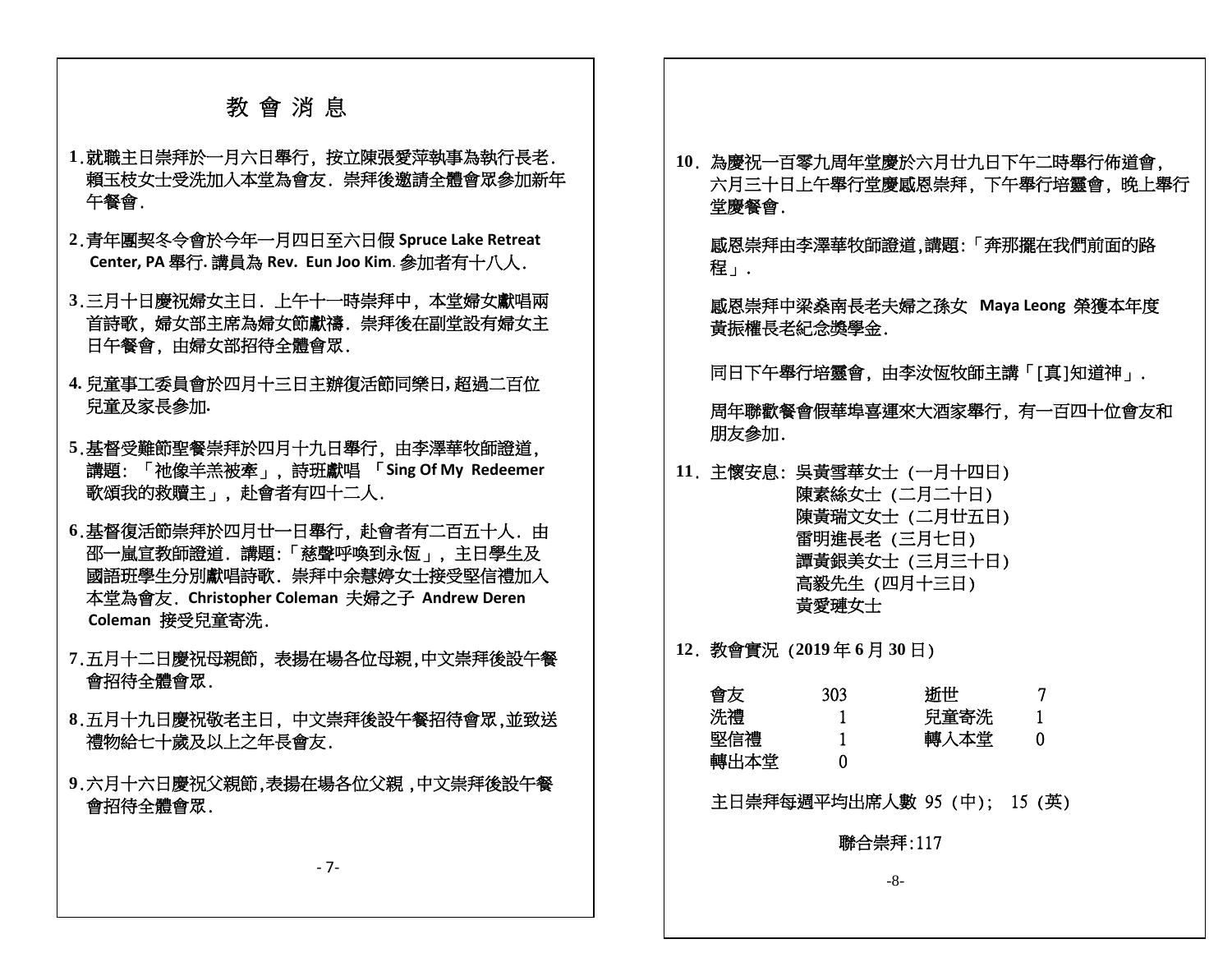**Easter & Apportionment Offerings**

**2019**

|       | 復活節捐          | 分享捐                  |
|-------|---------------|----------------------|
| Name  | <b>Easter</b> | <b>Apportionment</b> |
| 譚潔薇   | 20            | 20                   |
| 陳盧秀華  | 50            | 50                   |
| 楊鄭小瓏  | 100           |                      |
| 呂嘉皓   | 25            |                      |
| 雷陳燮芳  | 200           | 40                   |
| 施士華夫婦 | 50            | 50                   |
| 陳汝俠   | 50            | 50                   |
| 陳曾惠英  | 50            |                      |
| 呂立群夫婦 | 20            | 10                   |
| 梁永康夫婦 | 50            | 20                   |
| 陳玉金   | 100           |                      |
| 陳伍愛娣  | 30            |                      |
| 翁日新   | 20            | 20                   |
| 陳翠瑛   | 20            |                      |
| 雷顯彬夫婦 | 200           | 100                  |
| 李鳳屏   | 50            | 40                   |
| 容祝賢夫婦 | 100           | 50                   |
| 蔣倩玲   | 200           | 50                   |
| 謝銓夫婦  | 500           | 100                  |
| 林潔雲   | 5             | 10                   |
| 黃伯池夫婦 | 100           | 20                   |
| 李熙活夫人 | 150           |                      |
| 陳曉鐘   |               | 40                   |

| 趙雷月華  | 20  | 20  |
|-------|-----|-----|
| 趙林慕貞  | 250 | 300 |
| 陳俊民夫婦 | 300 |     |
| 朱譚綺琪  | 40  | 30  |
| 李許妙梨  | 200 | 100 |
| 梁燊南夫婦 | 250 | 100 |
| 余美霞   | 50  | 50  |

### 復活節捐 - 分享捐

**Easter & Apportionment Offerings**

**2019**

|       | 復活節捐          | 分享捐                  |
|-------|---------------|----------------------|
| Name  | <b>Easter</b> | <b>Apportionment</b> |
| 何詠碧   | 110           | 100                  |
| 林主恩   | 100           | 50                   |
| 方李芳   | 120           | 40                   |
| 翁熊秀芝  | 50            |                      |
| 鍾徐鳳嬌  | 30            | 30                   |
| 吳趙靄雲  |               | 40                   |
| 施肇恩   | 20            |                      |
| 梅謝天慈  | 100           |                      |
| 李乃祥夫婦 | 50            | 20                   |
| 馮甄務   | 10            |                      |
| 李余琦翠  | 30            | 20                   |
| 陳張愛萍  | 30            | 30                   |
| 李浩恩   | 250           |                      |
| 唐陳雪莉  | 100           |                      |
| 譚建理夫婦 |               | 100                  |
| 容國雄夫婦 | 200           |                      |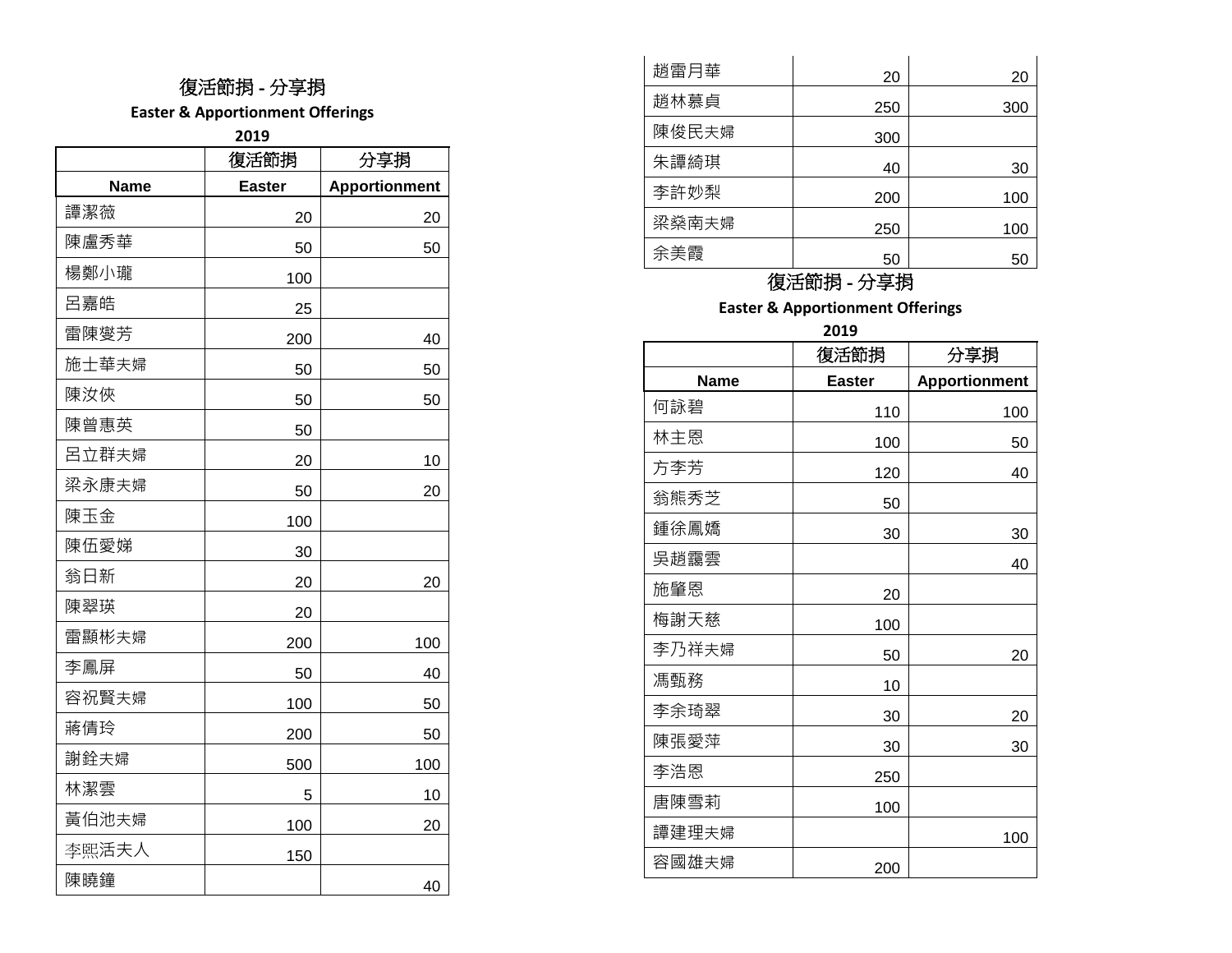| 伍黃逢笑  | 5   | 10  |
|-------|-----|-----|
| 關悅雄夫婦 | 100 | 50  |
| 林務堅夫婦 | 100 | 100 |
| 李梁鳳姿  | 5   | 5   |
| 陸梁美娥  | 100 | 50  |
| 李立人   | 150 | 40  |
| 胡關琴英  | 50  | 50  |
| 梅靜嫻   | 20  |     |
| 伍健常夫婦 | 30  | 20  |
| 黃一心   | 10  |     |
| 陳坤瑜   | 20  |     |
| 伍陳雪霞  | 30  |     |
| 李錦賢   | 20  |     |
| 關詩英   | 10  |     |

**Easter & Apportionment Offerings**

| 2019        |               |                      |  |
|-------------|---------------|----------------------|--|
|             | 復活節捐          | 分享捐                  |  |
| Name        | <b>Easter</b> | <b>Apportionment</b> |  |
| 曾偉青夫婦       | 100           | 100                  |  |
| 翁譚雁清        | 200           | 50                   |  |
| 黃余灼琨        | 25            | 20                   |  |
| 張曼儀         | 30            | 30                   |  |
| 黃馬瑞卿        | 20            |                      |  |
| 雷明進夫婦       | 100           |                      |  |
| 余慧姿         | 20            |                      |  |
| 余慧婷         | 200           | 250                  |  |
| Christopher |               |                      |  |
| Coleman     | 20            |                      |  |

| 黃婰娜        | 100 |     |
|------------|-----|-----|
| 趙吳寶玉       | 30  | 50  |
| 雷蕙瑩        | 50  |     |
| 翁健安夫婦      | 60  | 20  |
| 江友正        | 300 | 100 |
| Arlene Yee | 20  |     |
| 楊湯一清       | 50  |     |
| 邵一嵐        | 100 | 20  |
| 黃陳淑嫻       | 40  | 20  |
| 李芙芬        | 20  |     |
| 徐頌基        | 300 | 100 |
| 賴李佩珍       | 100 | 100 |
| 梅绮玲        | 100 |     |
| 譚黃綺玲       | 10  |     |
| 夏李新美       | 50  | 10  |
| 陳廖用愛       | 20  | 20  |
| 胡國傑夫婦      | 200 |     |
| 余健雄        | 100 | 20  |
| 陳李小嫦       | 100 | 50  |
| 伍李惠蘭       | 50  | 60  |
| 劉沅欣        | 20  | 20  |

# 復活節捐 - 分享捐

#### **Easter & Apportionment Offerings**

**2019**

|             | 復活節捐          | 分享捐                  |
|-------------|---------------|----------------------|
| <b>Name</b> | <b>Easter</b> | <b>Apportionment</b> |
| 傅蕊薇         | 150           |                      |
| 陳李雪嫻        | 20            |                      |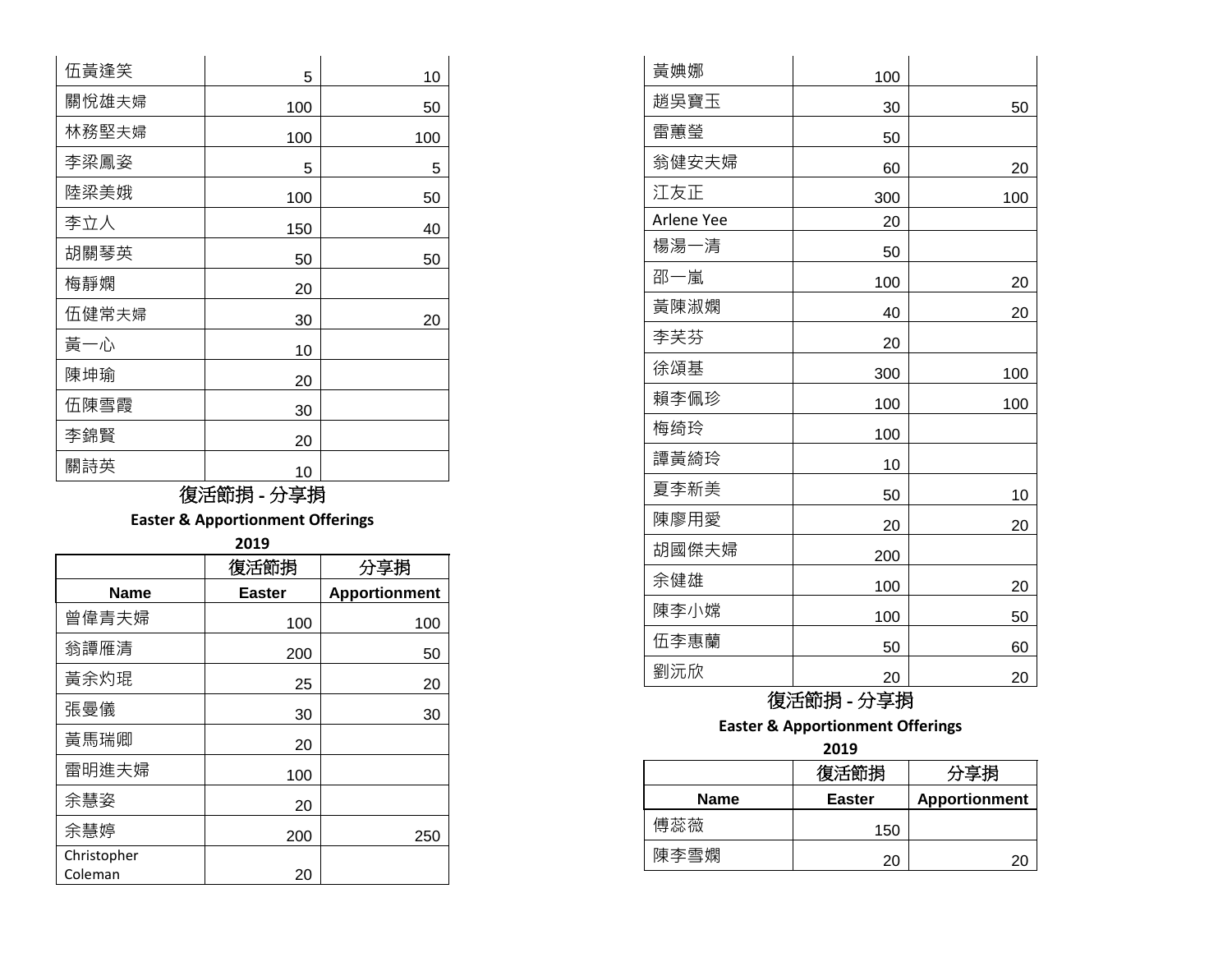| 甄兆祺   | 60  | 50  |
|-------|-----|-----|
| 方鈺澄   | 100 | 20  |
| 黎貴夫人  | 5   |     |
| 黄杰慧   | 50  | 30  |
| 劉林麗蓮  | 50  | 20  |
| 梅卓然   | 200 | 100 |
| 鍾鎮練夫婦 | 200 | 200 |
| 趙健明   | 250 | 250 |
| 翁華健夫婦 | 300 | 100 |
| 陳烱煇夫婦 | 50  |     |
| 伍黃碧霞  | 70  | 50  |
| 關展雲   | 40  |     |
| 張淑德   | 25  |     |
| 梁彩霞   | 300 | 40  |
| 馬維基   | 20  | 20  |
| 馬伍錦霞  | 10  | 10  |
| 湯淑芬   | 40  | 40  |
| 楊智行夫婦 |     | 100 |
| 黃美儀   | 50  | 20  |
| 盤樹成夫婦 | 50  |     |
| 曹林桂芳  | 50  | 40  |
| 梅羅秀英  | 20  | 20  |
| 葉仲鳴夫婦 | 200 | 100 |
| 陳福昌夫婦 | 100 | 100 |
| 陳伍美香  | 10  | 20  |
| 石懿俊夫婦 | 200 |     |
| 譚筱明   | 20  | 20  |
| 曾泳河   | 20  | 20  |

**Easter & Apportionment Offerings**

**2019**

|             | ZUIJ          |                      |
|-------------|---------------|----------------------|
|             | 復活節捐          | 分享捐                  |
| <b>Name</b> | <b>Easter</b> | <b>Apportionment</b> |
| 陳家基夫婦       | 200           |                      |
| 李陳婉卿        | 30            | 30                   |
| 唐韻慈         | 20            | 20                   |
| 梁婉玲         | 20            | 10                   |
| 梁翠玲         | 20            | 10                   |
| 雷加頌         | 50            |                      |
| 李遠懿         | 20            | 20                   |
| Justin Choy | 40            | 20                   |
| #378        | 10            |                      |
| 陳大衛夫婦       | 25            |                      |
| 陳妙梨         | 5             | 5                    |
| 關張蓉芳        | 50            |                      |
| 趙崇文夫婦       | 25            | 25                   |
| 李趙麗珍        | 10            |                      |
| 伍余悦嫦        | 10            |                      |
| 李偉祥         | 20            |                      |
| 黃惠賜         | 100           |                      |
| 楊蘊瑤         | 200           |                      |
| 伍聯歡夫婦       | 100           | 100                  |
| 黃羅佩蓮        | 20            |                      |
| 葉鴻謀夫婦       | 40            |                      |
| 徐定坤夫婦       | 100           |                      |
| 譚燦坤夫人       | 175           |                      |
| 梁慕倫         |               | 5                    |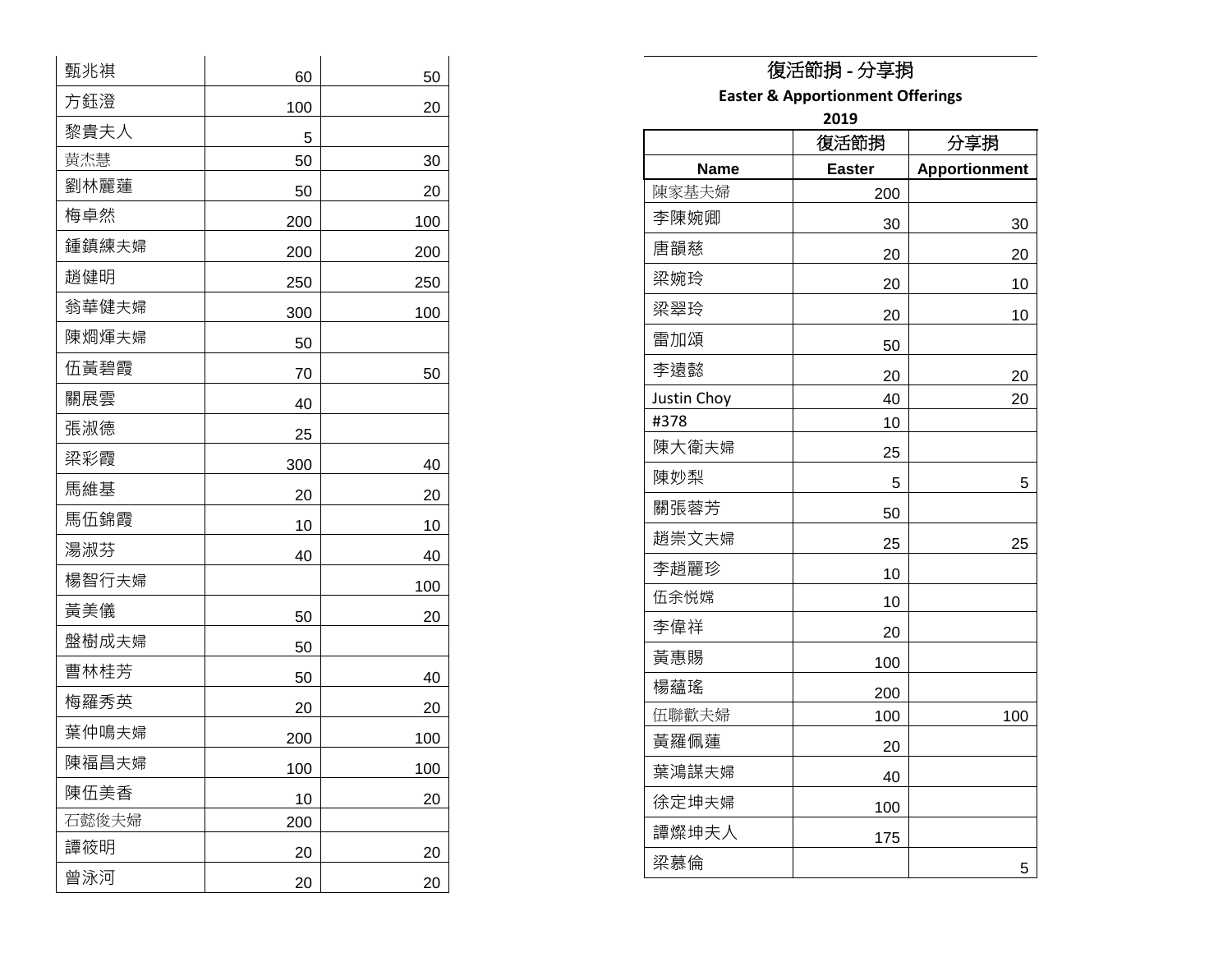| Ting Lan Mark | 30  |    |
|---------------|-----|----|
| Alice Kim     | 50  |    |
| cash          | 140 | 52 |
| Daisy Li      | 30  |    |
| John Lee      | 100 |    |
| Linda Lee     | 20  |    |

**Easter & Apportionment Offerings**

|              | 復活節捐          | 分享捐                  |
|--------------|---------------|----------------------|
| <b>Name</b>  | <b>Easter</b> | <b>Apportionment</b> |
| Simonota Jon | 20            |                      |
|              |               |                      |
|              |               |                      |
|              |               |                      |
|              |               |                      |
| <b>Total</b> | 11,925.00     | 4,852.00             |

# 紐約中華基督教長老會 **THE FIRST CHINESE PRESBYTERIAN CHURCH Financial Report 2018**

#### **A. Receipts** 收入**:**

|                |                             |        | <b>YTD Total</b> |
|----------------|-----------------------------|--------|------------------|
| $\mathbf{1}$   | <b>Weekly Offering</b>      | 星期捐封   | 73,767.00        |
| $\overline{2}$ | <b>Plate Offering</b>       | 散金捐    | 5,702.00         |
| 3              | <b>Sunday School</b>        | 主 日學   | 289.00           |
| 4              | <b>Flowers</b>              | 獻花     | 6,770.00         |
| 5              | <b>Individual Thanks</b>    | 個人感恩   | 6,626.94         |
| 6              | <b>Radio Ministry</b>       | 多媒體事工  | 50.00            |
| $\overline{7}$ | <b>Festival Offering</b>    | 節期捐    | 48,560.00        |
| 8              | <b>Evangelical Mission</b>  | 傳道捐    | 1,324.00         |
| 9              | <b>General Mission Fund</b> | 區會傳道捐  | 4,101.00         |
| 10             | <b>Church Apportionment</b> | 區會分享捐  | 5,057.36         |
| 11             | <b>Children Ministry</b>    | 兒童事工   | 20,781.79        |
| 12             | Wedding                     | 婚 禮 捐  |                  |
| 13             | Rental Income               | 家庭服務中心 | 75,000.00        |
| 14             | Parking Lot                 | 停車場    | 102,362.04       |
| 15             | Community Affairs           | 社區事工   | 3,000.00         |
| 16             | <b>Special Offering</b>     | 特別捐    | 2,560.00         |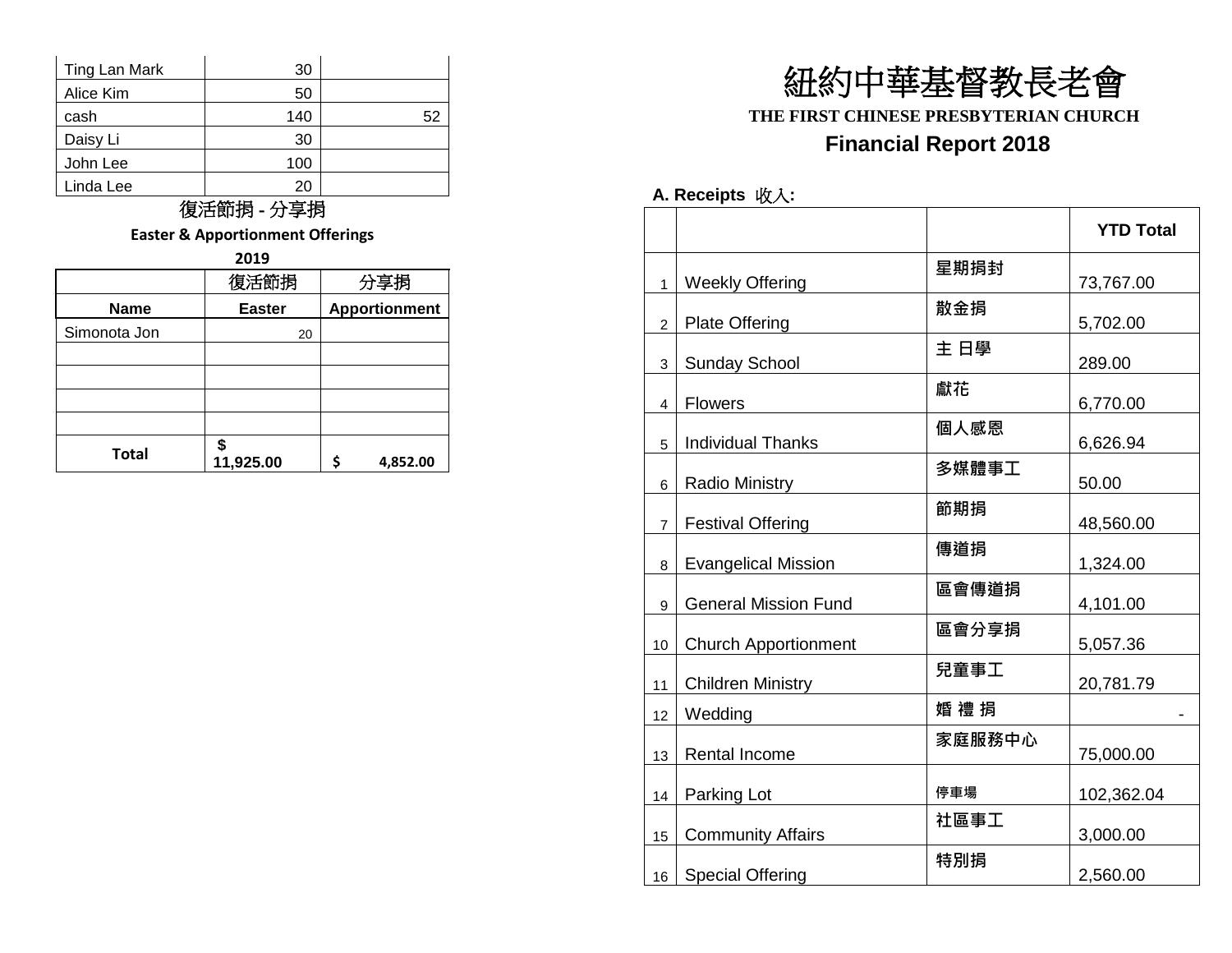| 17 | <b>Congregational Activities</b> | 教友活動 | 8,110.00   |
|----|----------------------------------|------|------------|
|    |                                  | 雜項   |            |
| 18 | Other Income                     |      | 9,529.54   |
| 19 | Real Estate Income               | 物業收入 |            |
| 20 | <b>Educational Programs</b>      | 教育事工 | 3,600.00   |
|    |                                  |      |            |
|    | <b>Total Receipts</b>            | 總收入  | 377,190.67 |
|    |                                  |      |            |
|    | <b>Receipts vs Disbursements</b> | 收支比對 | 47,715.78  |
|    |                                  |      |            |

#### **B. Disbursements** 支出 **:**

|                |                                |      | <b>YTD Total</b> |
|----------------|--------------------------------|------|------------------|
| 1              | <b>Pastor Salary</b>           | 牧師薪金 | 14,805.50        |
| $\overline{2}$ | <b>Other Salary</b>            | 職員薪金 | 72,859.18        |
| 3              | <b>Pensions &amp; Medical</b>  | 退休金  | 26,128.26        |
| 4              | Housing                        | 房屋津貼 | 4,590.50         |
| 5              | <b>FICA</b>                    | 福利稅  | 6,502.87         |
| 6              | <b>Worker's Comp Insurance</b> | 員工福利 | 1,352.62         |
| $\overline{7}$ | <b>Choir Conductor</b>         | 詩班指揮 | 9,240.00         |
| 8              | Organist                       | 司琴   | 6,800.00         |
| 9              | Honorarium                     | 講員酬金 | 19,975.00        |
| 10             | <b>Temporary Helper</b>        | 臨時雇員 | 3,500.00         |
| 11             | <b>Travel Expenses</b>         | 舟車費  |                  |

|    |                                      |            | 190.00    |
|----|--------------------------------------|------------|-----------|
| 12 | <b>Pastor Nominating Committee</b>   | 聘牧委員會      | -         |
| 13 | <b>Committee On English Ministry</b> | 英文事工委員會    |           |
| 14 | Senior, W.Guild, M.Couple            | 中年,婦女,伉儷團契 |           |
| 15 | J.Y.Fellowship                       | 少年團契       | 95.40     |
| 16 | <b>BASIC Fellowship</b>              | 青年團契       | 625.54    |
| 17 | <b>Adult Fellowship</b>              | 成人團契       | 19.31     |
| 18 | <b>Mandarin Fellowship</b>           | 國語團契       |           |
| 19 | <b>Music Ministry</b>                | 聖樂部        | 1,500.00  |
| 20 | <b>Sunday School</b>                 | 主日學        | 450.50    |
| 21 | <b>Children Ministry</b>             | 兒童事工       | 20,562.71 |
| 22 | <b>Evangelical Mission</b>           | 傳道部        | 464.00    |
| 23 | Multi Media Ministry                 | 福音廣播       |           |
| 24 | <b>Religious Educaction</b>          | 宗教教育部      | 27.68     |
| 25 | Audit & Bookkeeping                  | 核數及簿記      | 720.00    |
| 26 | <b>Congregational Activities</b>     | 教友活動       | 13,820.91 |
| 27 | <b>General Mission Fund</b>          | 區會傳道奉獻     | 3,665.60  |
| 28 | Apportionments                       | 區會分享奉獻     | 13,012.88 |
| 29 | <b>Workshop Expenses</b>             | 會議費        | 70.00     |
| 30 | Postage                              | 郵費         | 980.00    |
| 31 | <b>Stationery &amp; Printing</b>     | 文具及印刷      | 6,647.70  |
| 32 | Telephones                           | 電話/網絡      | 3,724.34  |
| 33 | Advertisement                        | 廣告         | 520.00    |